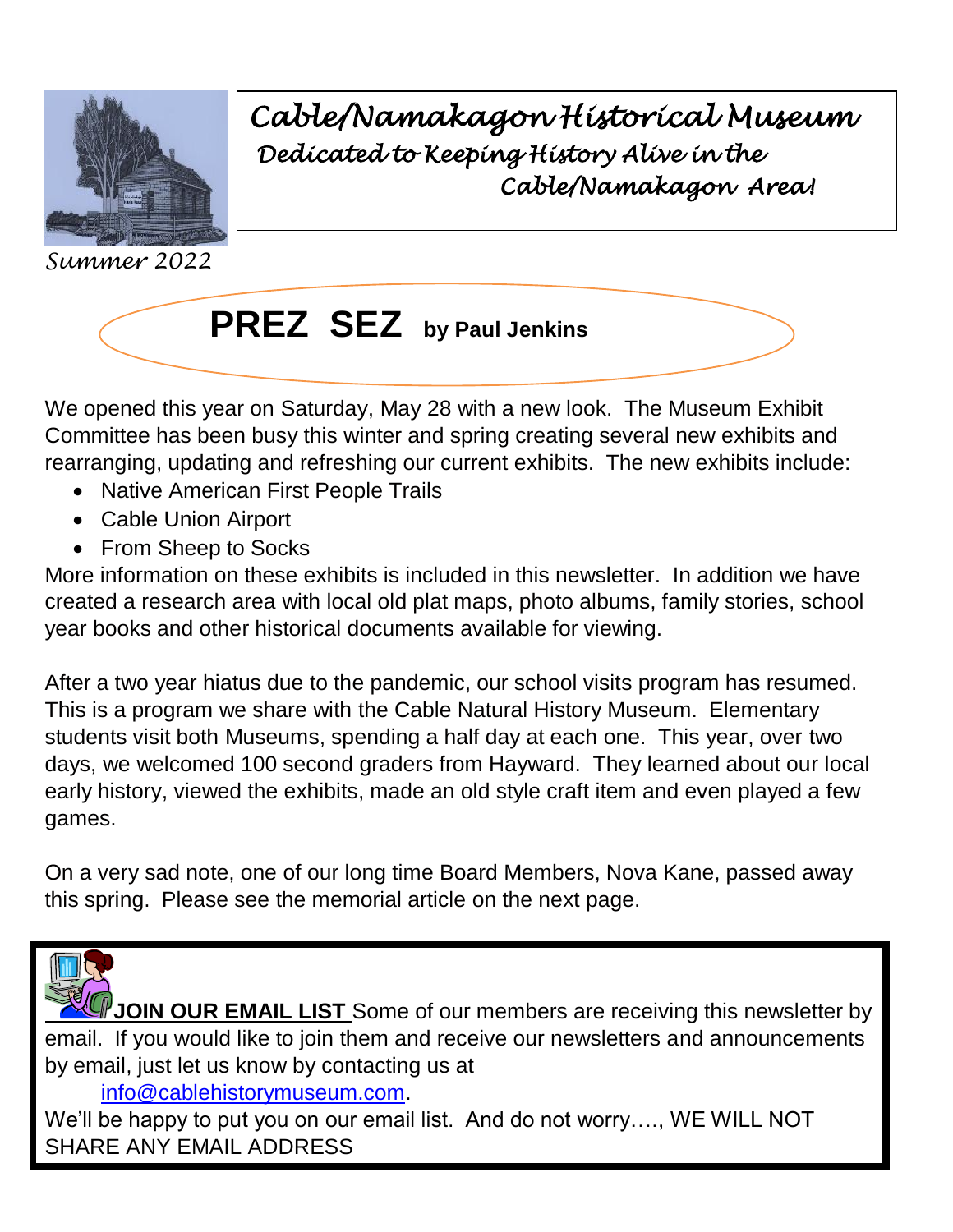## **IN MEMORIAM**



Nova Kane served on the museum's board and was our Youth Coordinator for many years. Sadly, she passed away in April. Nova had sparkling dark eyes, a ready smile, and an infectious chuckle. As a retired elementary school teacher, she enthusiastically created the role of "Elementary Historian" for herself and oversaw all school visits at the Museum in

costume! One special reminder of Nova's creativity in working with the children who visited the museum is a picture book she constructed with them that was made out of small paper bags and illustrated to show the history of Cable and the surrounding area (pictured below). We will miss Nova. The school children will miss Nova. She will be long remembered.



The

End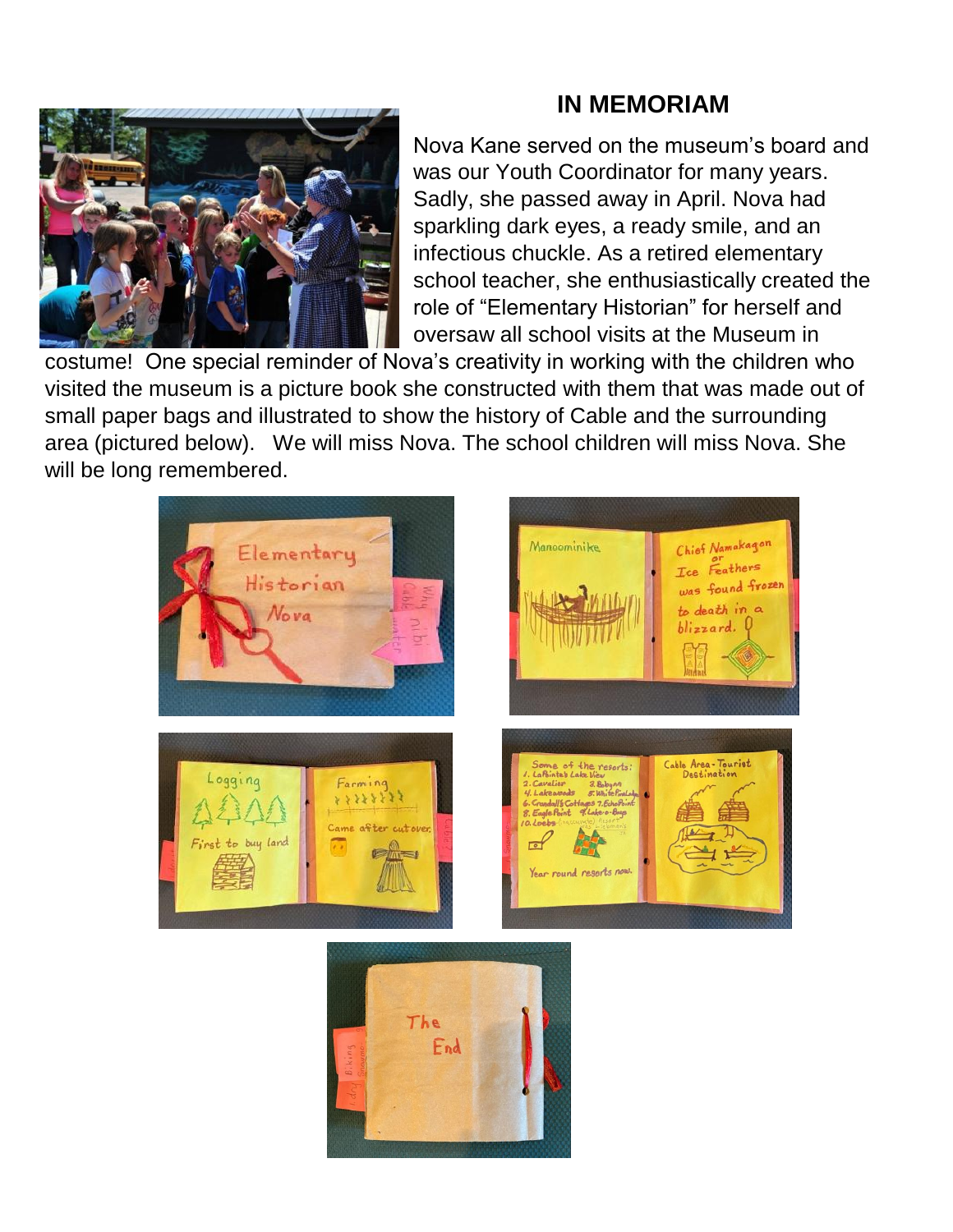# **EXHIBIT NEWS**

As described in the Prez Sez message, we have added some new exhibits and have a new look. In addition, we have refurbished the existing Schools and Founding Families exhibits and rearranged other items for easier viewing. Continue reading for a description of some of our new exhibits.

### **FIRST PEOPLE TRAILS AND POWWOW EXHIBIT**

Boozhoo! Hello! This year the Museum is excited to dedicate the "First People" exhibit with large Ojibwe – Anishinaabe trail maps, and images from the traditional *Honor the Earth* Powwow, Lac Courte Oreilles Reservation, Hayward. The First People trail maps illustrate the phenomenal centuries-old trail system the Ojibwe developed throughout northwest Wisconsin. To this day, the trails are utilized as highways, roads, and paths through the Chequamegon - Nicolet Forests and northwest counties in Wisconsin.

Dr. Rod Olson of Rice Lake led the team that documented the trail maps on exhibit at the Cable Historical Museum. According to Dr. Olson, "Trails were formed to connect families and food sources. The trails helped to move wild rice, animal furs, copper, and pipestone for trade." This region was a productive vibrant area of commerce around the 1500's. Dr. Olson explains, "Without a network of trails, people could not move during winter, floods or droughts. The trails we see on these maps are the main arteries of travel. They were surrounded by many tiny trails, acting as a web connecting families and communities." As this region was settled these trails became roads which are still traveled today. Dr. Olson wants us to remember that many of the descendants of "Trail Makers" still live with us in our communities, counties and states.

The Powwow photo panels on display celebrate the Native American people's way of meeting together, to join in dancing, singing, visiting with family, renewing old friendships, and making new ones.

Powwows are a public celebration that demonstrate community pride, and preserve the rich heritage of the Native American Indian culture.

#### **Powwows are open to the general public**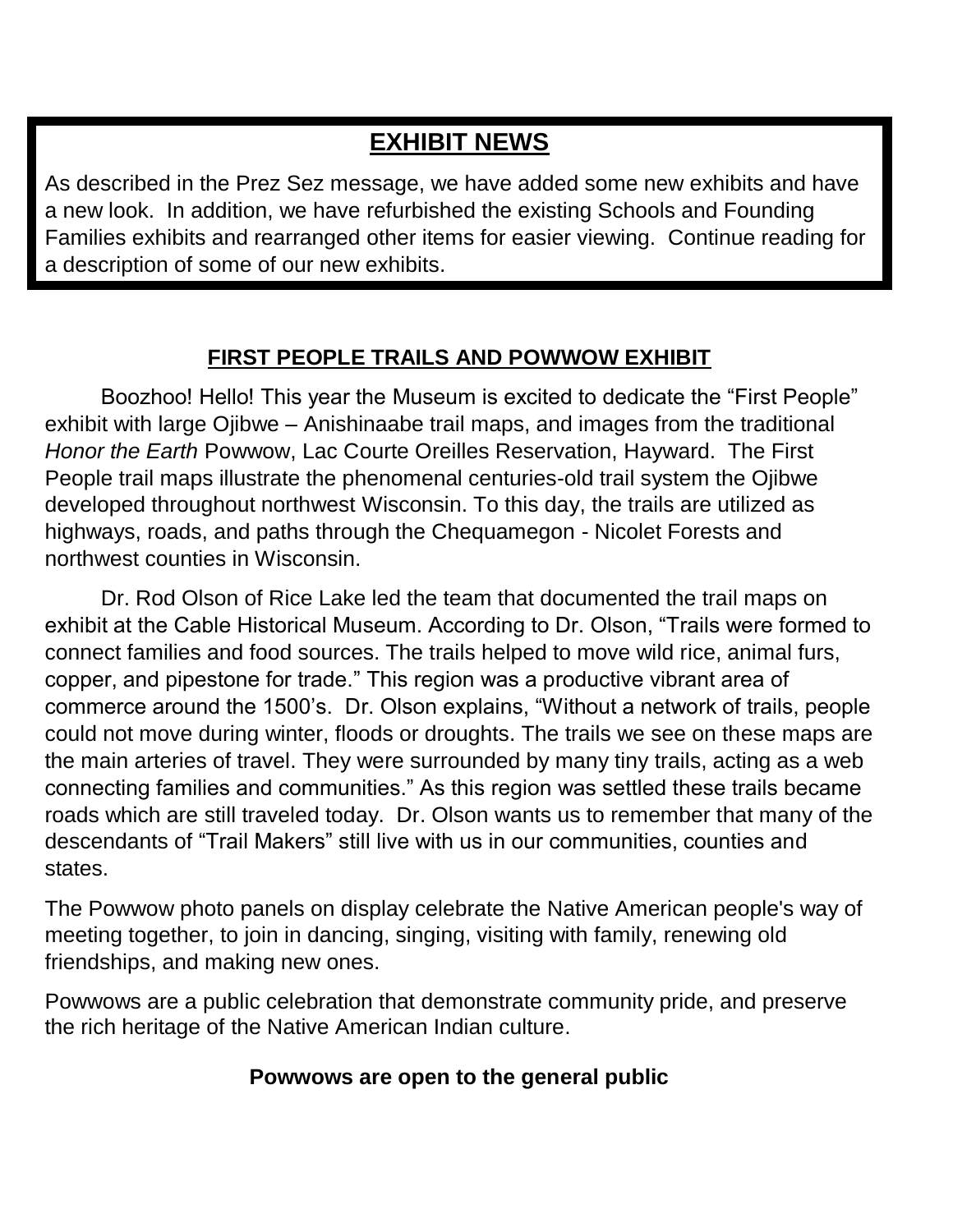## **RESEARCH SECTION---PLAT MAPS NEEDED**

Would you like to know more about the history of your property? Who were some of the past owners? These questions and more can be answered by using historic plat books of Bayfield County. The Museum has recently made copies of most of the 29 published plat book pages for the Cable and Namakagon townships, 1906 to 2016- 2017. They are available for viewing in our new reference area which has local nonfiction books, family histories, school yearbooks, genealogy and more.

We are missing 4 years, 1961, 1963, 1982 and 1992. If you have any of these Bayfield County plat books, may we borrow yours to make copies of the pages for Cable and Namakagon townships?

Please contact: Jean at 715-794-4608

#### **CABLE UNION AIRPORT EXHIBIT AIRPORT COMMISSION MEETS AT MUSEUM**



The Cable Union Airport Commission held its May meeting at the museum. The exhibit at the Cable Namakagon History Museum on the Cable Union Airport (3CU) is wonderful! It leads one through how the airport came into existence, the incredible legacy of Libby Parod, (Airport Manager for many years) notable people who have flown into Cable Union ( a princess, an astronaut, several Wisconsin Governors), and more. The airport has been, and continues to be, an important part of the history of this area. Please visit the Cable Namakagon History Museum for this and the many other fantastic exhibits. On behalf the Cable Union Airport Commission, thank you to the History Museum for what you do.

Doug Rowe, 3CU Commission Chair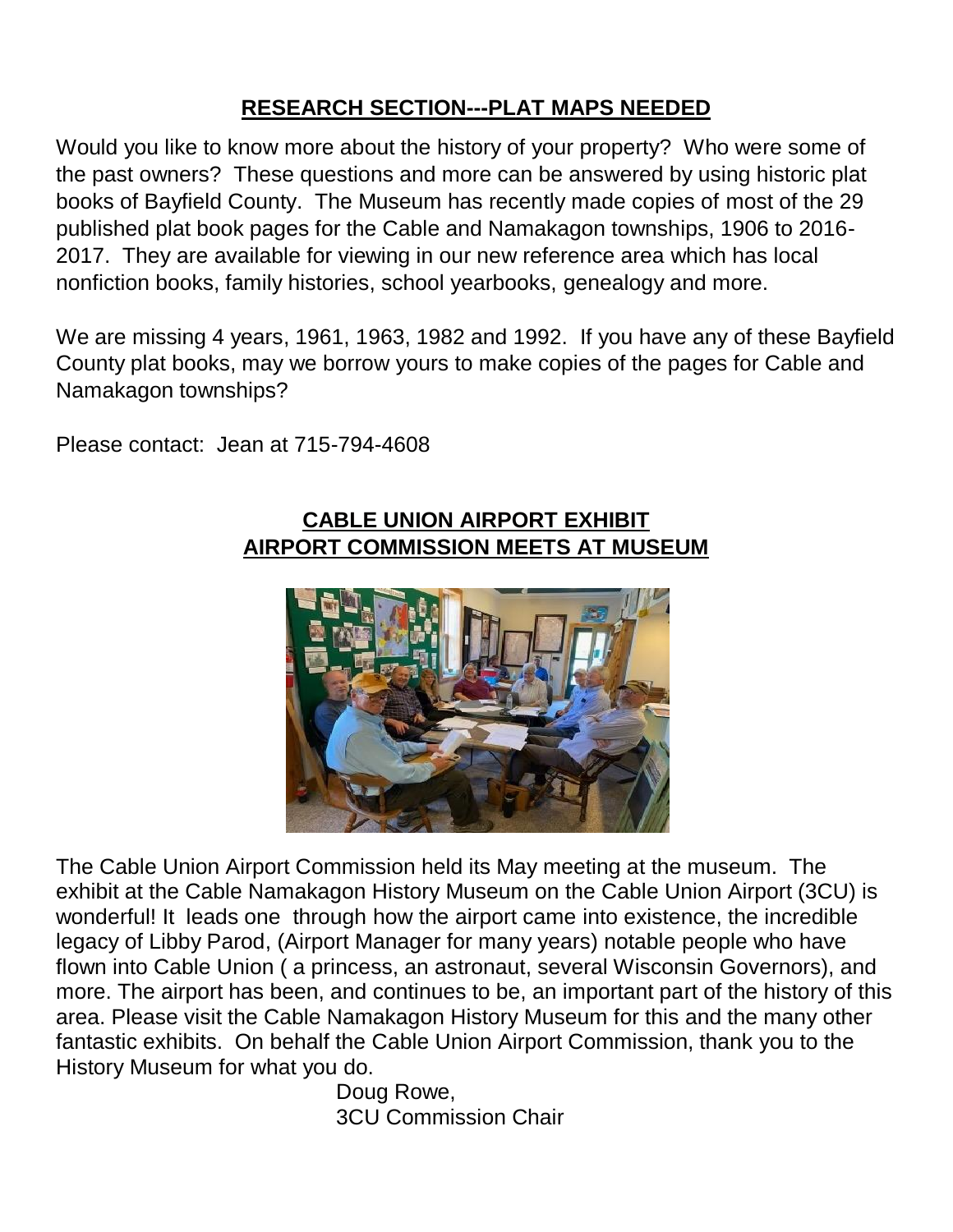



# **SHEEP TO SOCKS EXHIBIT**

An unusual & creative exhibit is our new Sheep to Socks exhibit. The entire process from shearing the wool to the final knitted product is shown step by step. There is even a chance to feel the difference in the quality of the wool at its various stages – sheared, carded and spun. Believe it or not, sheep were a part of our history. Our own Dr. Kate Kelsey raised sheep. As told in the Cable Cullings, "Dr. Kate had originally come into this region as a vacationer, but the lure of the land caused her to take a 160 acre homestead west of Cable Lake and try sheep farming. In 1904 she reported purchasing eight sheep, and the following year increased the flock to nineteen. That year her clipped wood sold for \$17.85, and six lambs sold for \$25.25."

### **ANNUAL MEETING SPECIAL GUEST SPEAKER – LIZ ARBUCKLE**

**\_\_\_\_\_\_\_\_\_\_\_\_\_\_\_\_\_\_\_\_\_\_\_\_\_\_\_\_\_\_\_\_\_\_\_\_\_\_\_\_\_\_\_\_\_\_\_\_\_\_\_\_\_\_\_\_\_\_\_\_\_\_\_\_\_\_\_**

This year's annual meeting will take place on Saturday, August 13 and will be held at the Cable Community Center. We will begin with a social time including coffee and sweets at 9:30 a.m. and the meeting begins at 10:00 a.m.

**We are pleased to have Liz Arbuckle our Northern Representative from the Wisconsin State Historical Society be our guest speaker. She will talk on Ojibwe Culture.**

It is at this meeting that the membership elects the Board of Directors and approves the minutes of the last year's meeting. The Slate of Directors is listed below. You can view the minutes at our website at: www[.cablehistorymuseum.](https://cablehistorymuseum.com/memberships-newsletters)com. It is listed under memberships/newsletters.

#### **You can indicate your choices for Directors, and minutes in two ways**.

- 1. Return the enclosed postcard if this newsletter was sent by regular mail; or
- 2. Email us your choices at [info@cablehistorymuseum.com.](mailto:info@cablehistorymuseum.com) Simply indicate a yes or no for Directors and minutes

#### **Please return your choices by August 8.**

| <b>SLATE OF DIRECTORS</b> |                      |                          |                  |  |
|---------------------------|----------------------|--------------------------|------------------|--|
| <b>FOR ELECTION</b>       |                      |                          |                  |  |
| <b>Deanne Allen</b>       | <b>Carol Elliker</b> | <b>Paul Jenkins</b>      | <b>Sue Rosa</b>  |  |
| <b>Sara Balbin</b>        | <b>Paul Gilbert</b>  | <b>Corinne Rasmussen</b> | _Kay Rowe        |  |
| Mary D'Andrea             | Karen Gran           | <b>Lynn Rasmussen</b>    | Jean Hansen Zirn |  |
|                           |                      |                          |                  |  |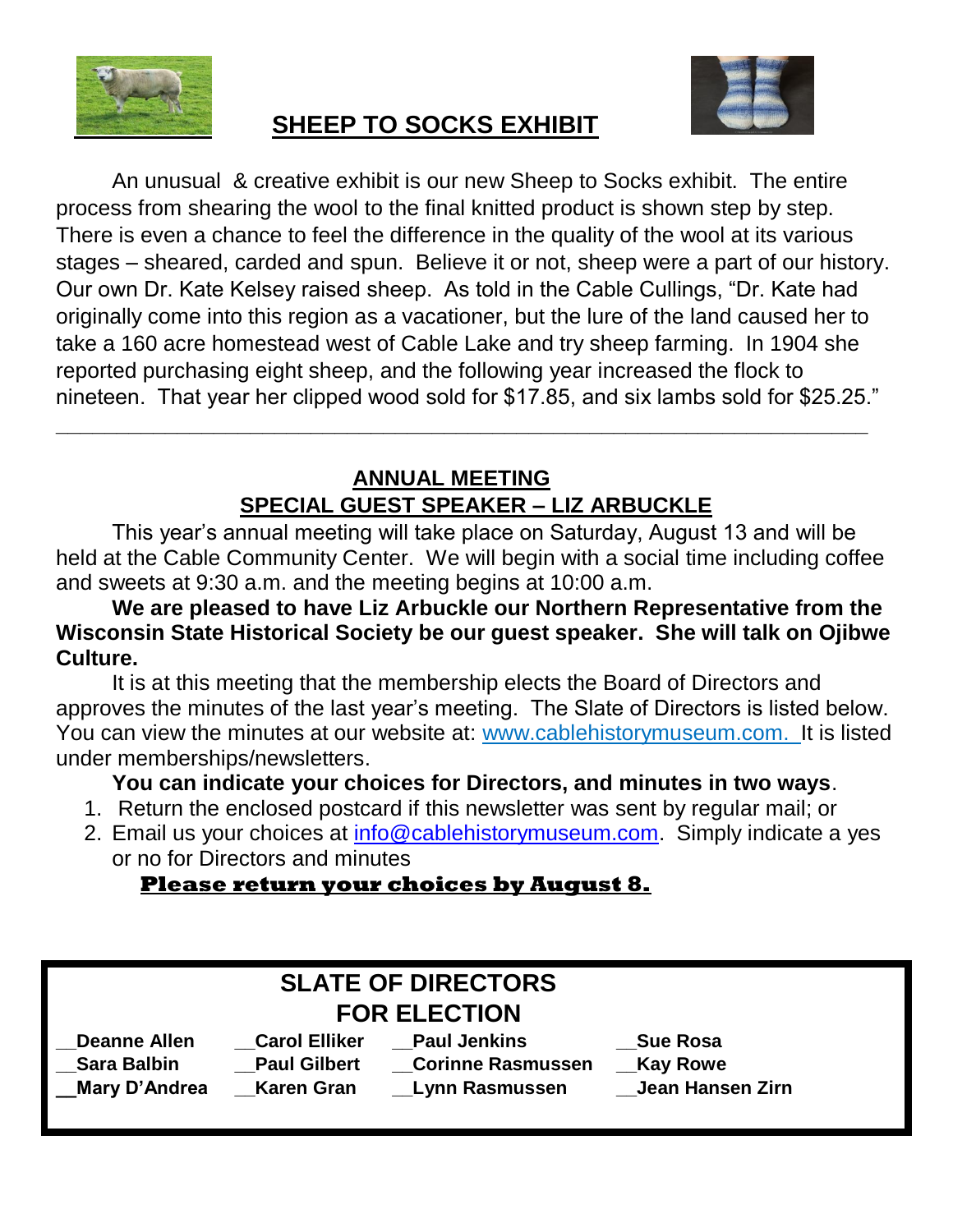#### **WHAT'S IN A NAME**

Cable wasn't always Cable as you will see by the information below taken from the "Cable Cullings". And speaking of names, there is also a whimsical poem about the curious difference in the spelling of the town of Namakagon and the Namekagon River.

#### **CABLE? GUNDERSON? CABLE?**

The railroad company took title to all land adjoining the right-of-way by right of the land grant act. The Railway Company named their newest station and surrounding town, "Cable," in honor of R.R. Cable, a director and major stockholder in the company.

March 18, 1881: Town Plat of Village of Cable certified by T.A. Lang, Surveyor and H.H. Porter, President of Chicago, St. Paul, Minneapolis, Omaha Railway.Accepted by State of Wisconsin, St. Croix County, T.H. Harvey Notary Public and recorded April 4, 1881. But the U.S. Postal Service had another idea. The new post office was officially registered on November 18, 1880, as "Gunderson," in honor of L.L. Gunderson, Post Master of Cumberland and owner of a new store in Gunderson at the time.

Regional Newspapers picked up on the subject of the town name: December 11, 1880: Gunderson is already published in the official list of new offices established in the state. *Hudson Star and Times.* 

December 18, 1880: *Bayfield County Press* writes: "Hurrah for Gunderson! But it does seem that a better name might have been given to the village out at Long Lake." (Lake Owen previously Long Lake.)

January 15, 1881: *The Clear Lake News* writes: "Stinchfield, of the *Bayfield Press* don't seem to like the name Gunderson for that burg at the end of the line. Perhaps "Stinchfield" would suit him better." That brought a retort from the *Bayfield County Press: "*Ahem! We are not ambitious to be honored in that way. But you ought not poke fun at a fellow's name like that; for you know Stinchfield is anything but an improvement on Gunderson. Think how it would make the citizens of the new town feel to have some blunderer write to "*Stenchfield"*! We have been there, and know how it is ourselves. But we understand that the Railroad Co. has named the new station "Cable," and the name of the Post Office, Gunderson, will probably soon be changed." (And it was.)

#### **NAMAKAGON/NAMEKAGON??**

As the saying goes, "What's in a name?" Sometimes an "e" is pronounced like an "a", Why are the town and river not spelled the same And it would be easy to write it down that way.

But finding an answer is really tough. The name, the name,

So we decided to be like Sherlock the sleuth **.** the same. And see if we could get to the truth

After much asking and research, this is our take. Because that is how we learn and grow. Possibly it was just a grammatical mistake!

- We certainly get that question enough, So, let's blame that poor surveyor, whatever
	- As to why the town and river spelling is not

If you have more information, please let us know

More to come on Namakagon history in the next newsletter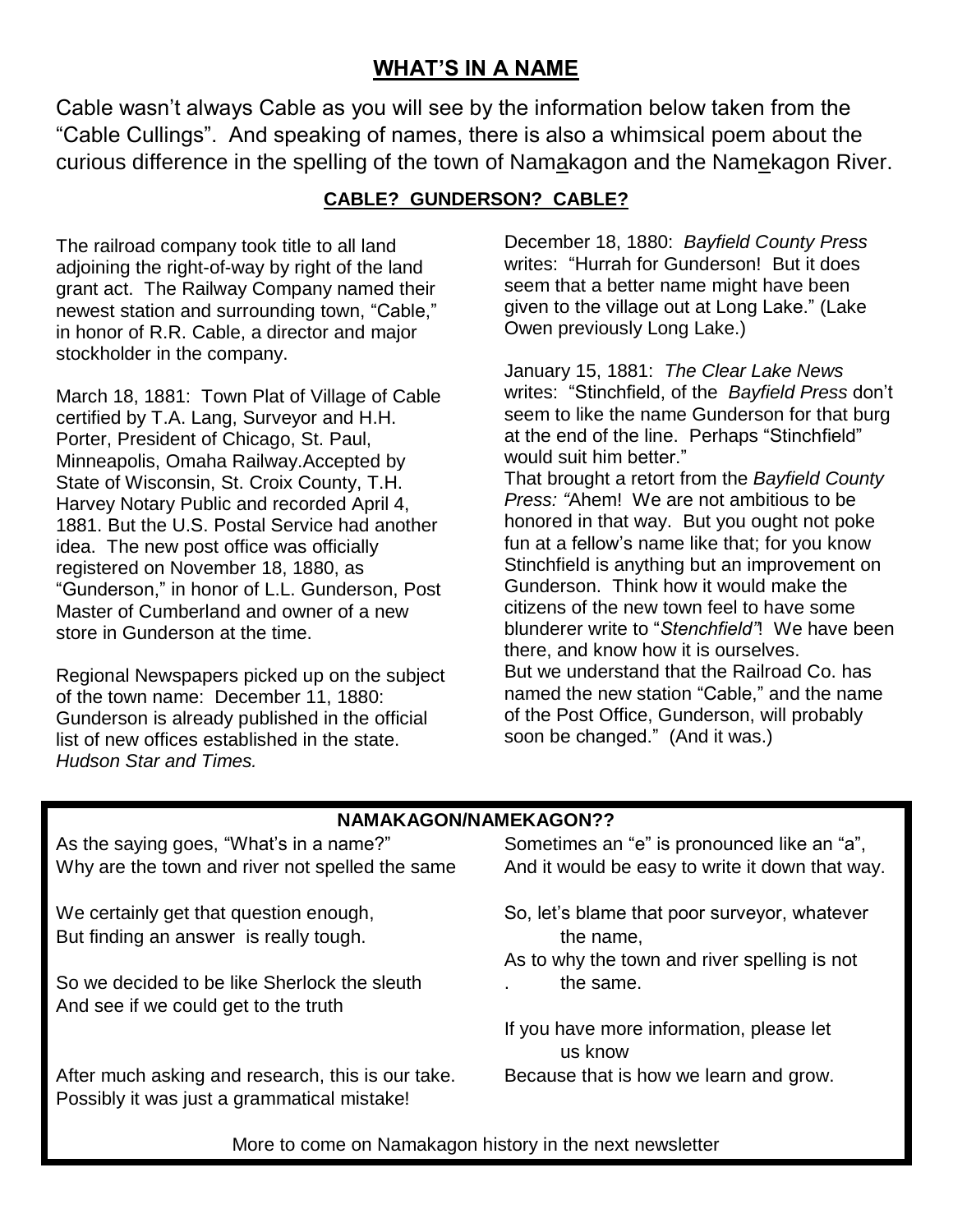



We hope you will join us on **Sunday, July 31 from 1:00 to 4:00 PM for our Annual Ice Cream Social**. We will again have it at the Cable Lumber building across from the Museum, so no need to worry about rain as we will be "under cover"! As in past socials, we will be serving **root beer floats, sundaes with homemade chocolate and strawberry sauces and ice cream cones, and again have a homemade pie raffle.** Come and enjoy a treat and relax listening to **the music of "Friday in the Gazebo".**  What a great way to spend a Sunday afternoon.



As you know, we are a completely volunteer organization. Thanks to the following individuals listed below who have helped us out with docent duty, creating exhibits, organizing, cleaning and all the other activities that make our museum run smoothly.

.

Gary Crandall **Ron Gran** Mike Most Shelly Wilson Roger Dreher Carl Lippert Tom Rondeau Mike Well Maggie Flowers **Dan Malesevich** Kathy Uffenbeck Renee Young

We thank our wonderful friends and neighbors at Cable Lumber who are always willing to lend a hand when needed. If we have forgotten someone, let us know so that they too can be recognized!

**If you are interested in becoming a docent or helping in any other way, just call Carol Elliker at 715-798-3706. We would love to have your join our team.**

# **Current Board Members**

Paul Jenkins, President Mary D'Andrea, Director Sue Rosa, Vice President **Paul Gilbert, Director** Deanne Allen, Secretary Karen Gran, Director Kay Rowe, Treasurer **Communist Corinne Rasmussen, Director**  Carol Elliker, Corresponding Secretary Lynn Rasmussen, Director Sara Balbin, Curator **Jean Hansen Zirn, Director** 

The Cable/Namakagon Historical Museum is a not-for-profit corporation founded under section 501(c)(3) of the Internal Revenue Code. Using TIN#13-4219399, donors may deduct contributions to the Museum

# HOPE TO SEE YOU THIS SUMMER!